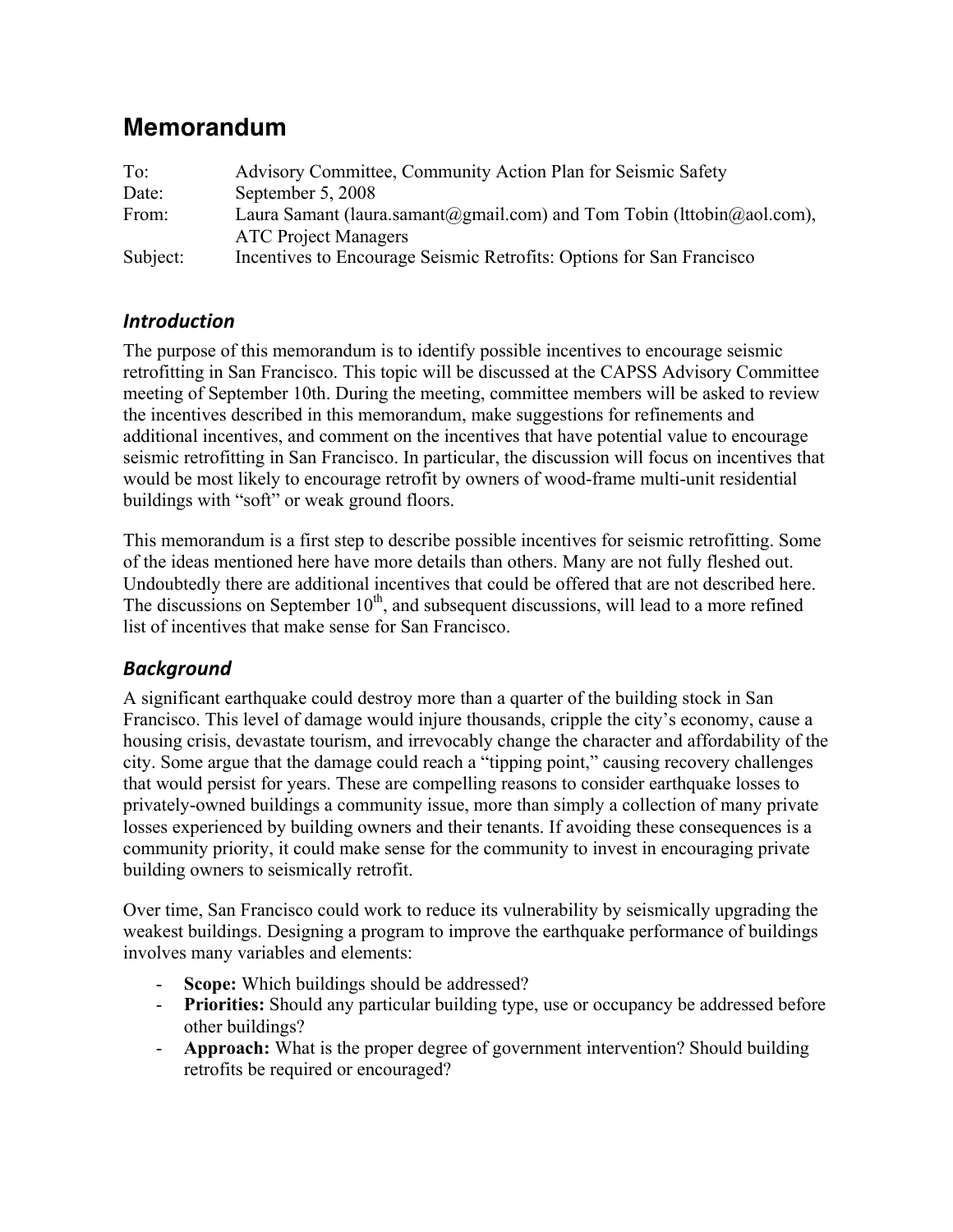- **Implementation Period:** How many years is the City willing to wait until the building stock is strengthened?
- **Incentives:** To what degree should the City encourage compliance with a program given that there are benefits to retrofitting that accrue to the general public and not just owners?
- **Acceptable Performance Objectives:** How much damage is acceptable in privatelyowned buildings after an earthquake, and are there different levels of acceptable damage for buildings with different uses?

This memorandum presents options for one of these elements: incentives to encourage building owners to seismically retrofit their buildings. These options have been collected from efforts in other communities, previous efforts in San Francisco, and ideas that have not yet been tried in any community. Not all of these ideas will be appropriate for San Francisco. The Advisory Committee could help determine which incentives are appropriate for San Francisco and meaningful to its building owners.

# *Incentives*

Incentives for seismic retrofits could be offered to encourage voluntary retrofits or to ease the impact of mandated seismic upgrades. For example, the city could develop a policy to require owners of vulnerable buildings to upgrade to a minimal standard that would save lives, and incentivize them to retrofit to a higher standard that would ensure buildings could be occupied and are repairable after earthquakes, preserving post-earthquake housing and improving resilience.

The most effective approach might be to offer multiple incentives because no single incentive or combination of incentives will serve the interests of every building owner. The decision of a building owner to seismically retrofit is complex and occurs within a context of many competing needs. Building owners vary significantly, ranging from a city resident who owns one apartment building that they live in themselves to a corporation, and have varying knowledge, resources and motivation. A variety of incentives would allow owners to assemble unique combinations to satisfy their particular needs.

Building retrofit incentives can be divided into the following categories:

- **Financial incentives:** grants, rebates, credits, loans, loan interest reductions, deferred loans, donated and reduced-rate labor, insurance premium savings, fee waivers
- **Policy incentives:** expedited processing of permit applications and loan applications, waiver of property restrictions
- **Technical assistance incentives:** advice on retrofitting, standard details, help with garnering incentives, assistance with contracting questions
- Information incentives: information and materials

Examples from each of these categories are discussed below.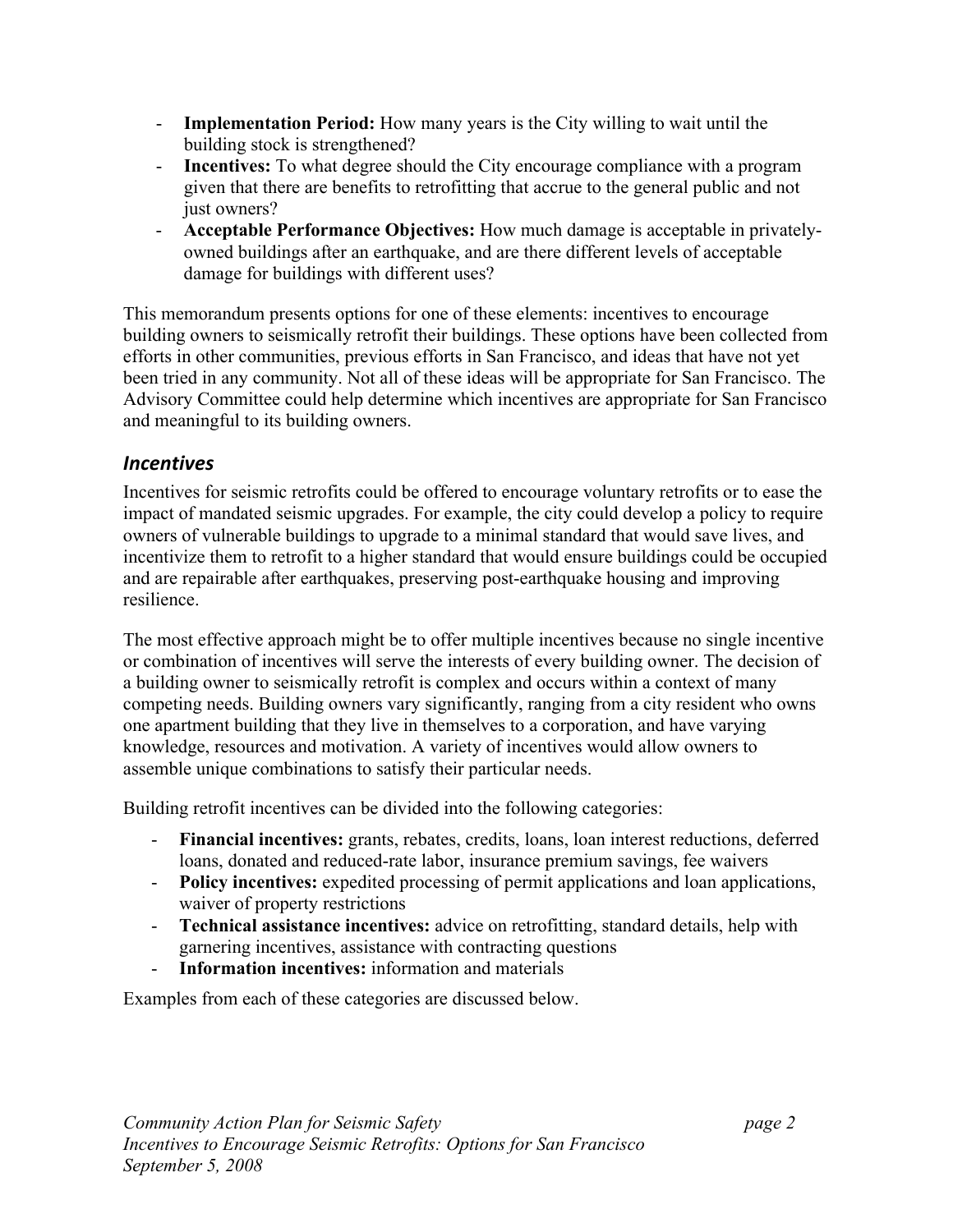# *Options for Incentives to Encourage Seismic Retrofits*

# **1. Financial
Incentives**

Financial incentives reduce the costs of seismic retrofits for owners. It could make sense for communities to offer financial incentives because, while many of the benefits of retrofits go directly to building owners, there are also larger societal benefits, such as safety for tenants and preserved affordable housing and neighborhood character.

The California Constitution (Article XVI, Section 6) prohibits gifts of public funds for private purposes. However, seismic retrofits of privately owned buildings have been supported by programs such as loans, grants to low income residents and non-profit organizations, and tax rebates, in recognition of their public benefits. Whether the City could subsidize private owners who retrofit their buildings, voluntarily or because of a mandate, should be considered by the City Attorney. Conflicting opinions have been voiced, but there seems to be flexibility in interpreting the law when the public will benefit in ways such as improved public safety. See Appendix I.

#### **1.1.
Grants,
Credits
and
Rebates**

San Francisco could provide grants or rebates to pay for a portion of qualified expenditures on building evaluation, design drawings and/or construction.

Communities have used redevelopment funds and Community Development Block Grant (CDBG) funds to provide grants to cover costs associated with retrofitting vulnerable buildings. CDBG funds could only be used for low- and moderate-income homeowners and Small Business Administration CDC/504 loans (Certified Development Corporation) might be available for small businesses

The following communities provided grants or rebates for their unreinforced masonry building (URM) retrofit programs:

- Inglewood, CA: City reimbursed up to \$3,000 of cost of engineering studies and 100-percent of plan check fees, permits and taxes using redevelopment money;
- San Jose, CA: provided redevelopment fund grants for engineering design work;
- Tustin, CA: Used CDBG grants of up to \$2,000 to cover engineering costs; and
- West Hollywood, CA: Used CDBG grants of up to \$7,100 per building and housing rehabilitation program of \$10,000 per building.

(EERI, p 39)

• The City of Sonoma reimbursed owners for a portion of engineering fees.

# **1.2.
Property
Tax**

Existing state tax law (Section 74.5 California Revenue and Taxation Code) provides that the cost of an earthquake retrofit should not increase the property assessment used to determine the amount of property taxes. However, it could be challenging for building owners to secure this benefit because they must submit specific information to their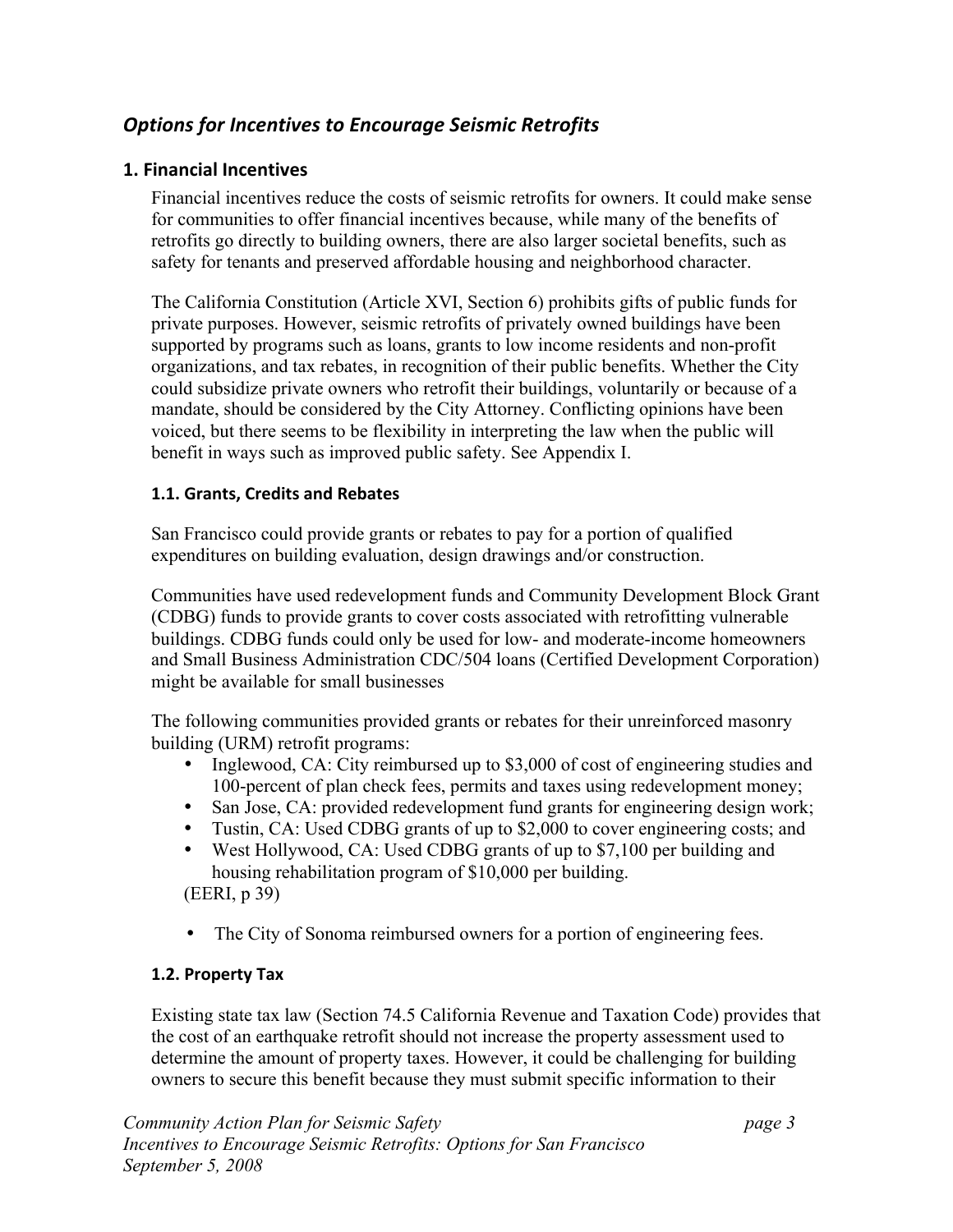County Assessor's Office prior to conducting retrofit work. Due to lack of state support, many Assessor's Offices around the state do not have forms for this purpose and their staff are not trained to process this benefit.

At this time, we do not know whether and how San Francisco manages this issue. In a few jurisdictions, city officials have worked with the County Assessor's Office to facilitate this process for building owners. San Francisco could make sure that this benefit is truly available to building owners, and could advertise and explain it to homeowners so that they follow proper procedures.

Further incentives involving property tax are possible, such as deferred or reduced property taxes for building owners who have seismically retrofitted. Currently, we are unaware of other communities that have offered this type of incentive for seismic upgrades.

# **1.3.
Real
Estate
Transfer
Tax
Rebate**

San Francisco currently has a real estate transfer tax of 0.68-percent of the purchase price for properties sold for under \$1 million and 0.75-percent for properties sold for over \$1 million. The City could rebate a portion of this transfer tax to homeowners who spend those funds on qualified seismic safety upgrades. If reducing City revenue is not acceptable, the tax rate could be raised by the amount offered to compensate for seismic retrofitting.

The City of Berkeley rebates up to one-third of its transfer tax amount (1.5-percent of purchase price) for qualified earthquake retrofit on homes. This program, along with Berkeley's other retrofit incentives, has led to an estimated 45 percent of the private residences in Berkeley being made more seismically resistant. Over \$6 million in transfer taxes have been rebated.

In 2007, the City of Oakland followed in Berkeley's footsteps and developed a program to offer a rebate of up to one-third of its property transfer tax (1.5 percent of purchase price) if those funds are used for qualified seismic retrofit programs.

There will be a measure on the November 2008 San Francisco ballot (Measure N, "Changing Real Property Transfer Tax Rates") that would rebate one-third of San Francisco's transfer tax to properties for conducting seismic upgrades or installing active solar systems, as well as doubling the transfer tax for properties sold for \$5 million or more.

#### **1.4
Fee
Rebates**

The City collects fees associated with property taxes and charges for certain services. It could compensate owners who conduct qualified seismic safety upgrades manner by reducing relevant fees.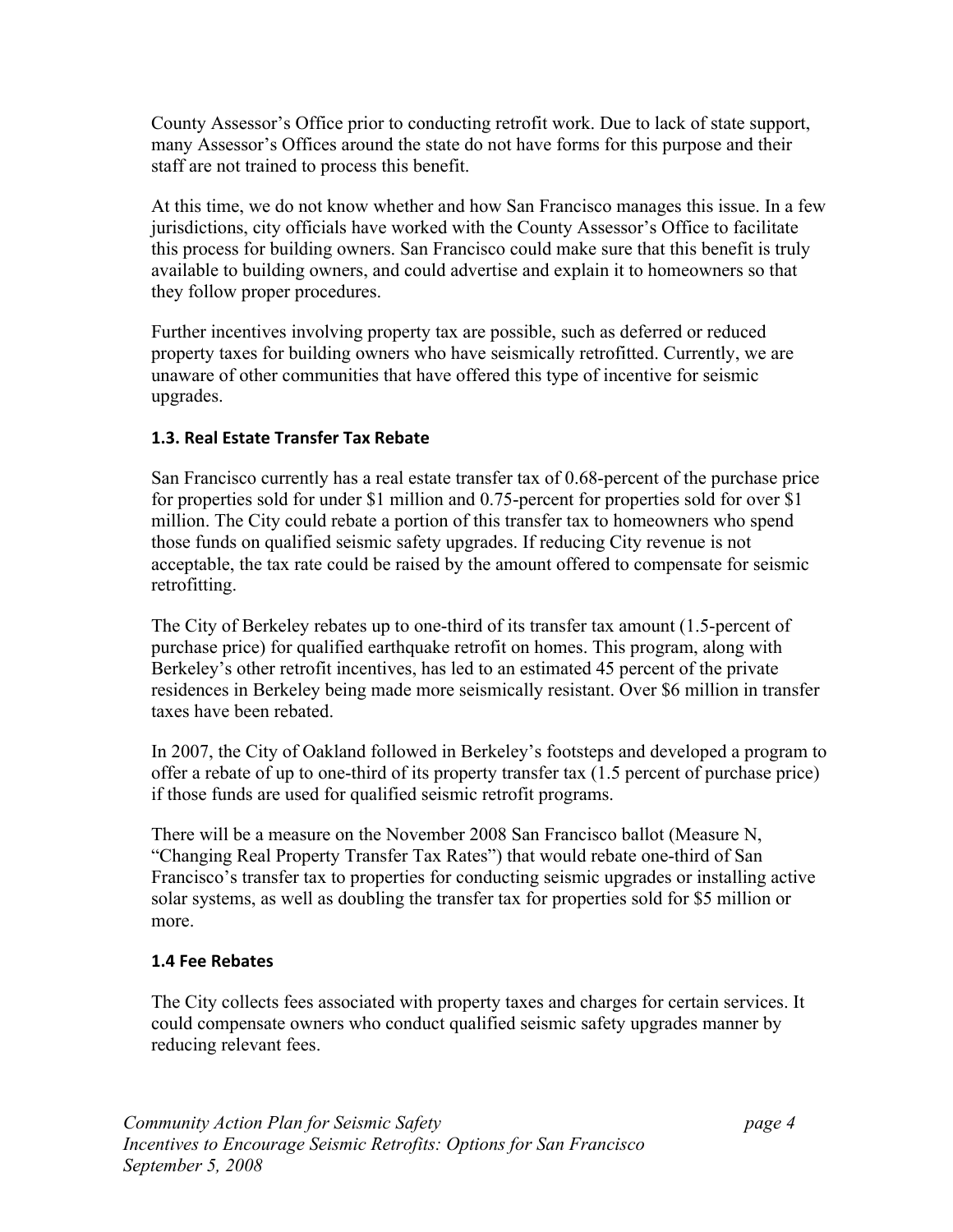Reducing fees reduces existing City government resources. If there is no existing fee with a nexus to earthquake emergency management, a new emergency management fee could be established and then reduced to compensate owners who spend their own money to reduce emergency response burdens on the City.

#### **1.5.
Loans**

The City could assist building owners to pay for seismic retrofits by:

- offering loans with rates lower than commercial rates,
- providing loan guarantees,
- reducing or "buying down" loan interest rates, or
- making market-rate loans available to those who might not otherwise qualify for them.

The City could provide these loan services or assist building owners to get them from other sources. Loans could be repaid through assessment liens paid along with property taxes. Loan payments could be deferred for a period of time, or until the sale of the property for hardship cases.

To reduce or "buy down" loan interest rates, the City, a contractor or another organization wishing to encourage retrofit could subsidize loans by "buying down" with cash the interest rate on a loan to a level below prevailing market rates. For example, a 3-2-1 buy down would reduce the interest by three percent the first year, two percent the second year and one percent the third year and would revert to market rate for the fourth and subsequent years. A three percent buy down of a \$100,000 loan for one year would cost about \$3,000.

In 1992, San Franciscans passed a bond measure to offer loans for mandated retrofits to unreinforced masonry buildings. Most of the funds were intended for market rate loans (7.5 percent rate), and part of the funds were for low-interest loans (2.5 percent rate) for qualified buildings housing low income tenants. Very few building owners took advantage of the market rate loans, but the low-interest loans provided a useful source of financing for some affordable housing upgrades. It is our understanding that to date slightly over 15 percent of the \$350 million has been used for loans; about 13 percent was used for lowinterest loans and 2 percent used for market rate loans. Some building owners have stated that they chose not to seek these loans because there were complex conditions attached to the loans and it was easier and more cost-effective to deal with commercial lenders.

In general, many building owners prefer conventional loans from commercial lenders to loans offered by a government entity. Commercial second mortgages are not common and when offered generally have high interest rates. Note that if borrowers default on mortgages, government liens often are paid before loans from other financial institutions. This reduces the equity that covers the private loans and could affect existing mortgages or make new or refinanced mortgages unattractive because mortgage lenders generally do not offer "second place" loans, and if they do, the interest rates will reflect the risk.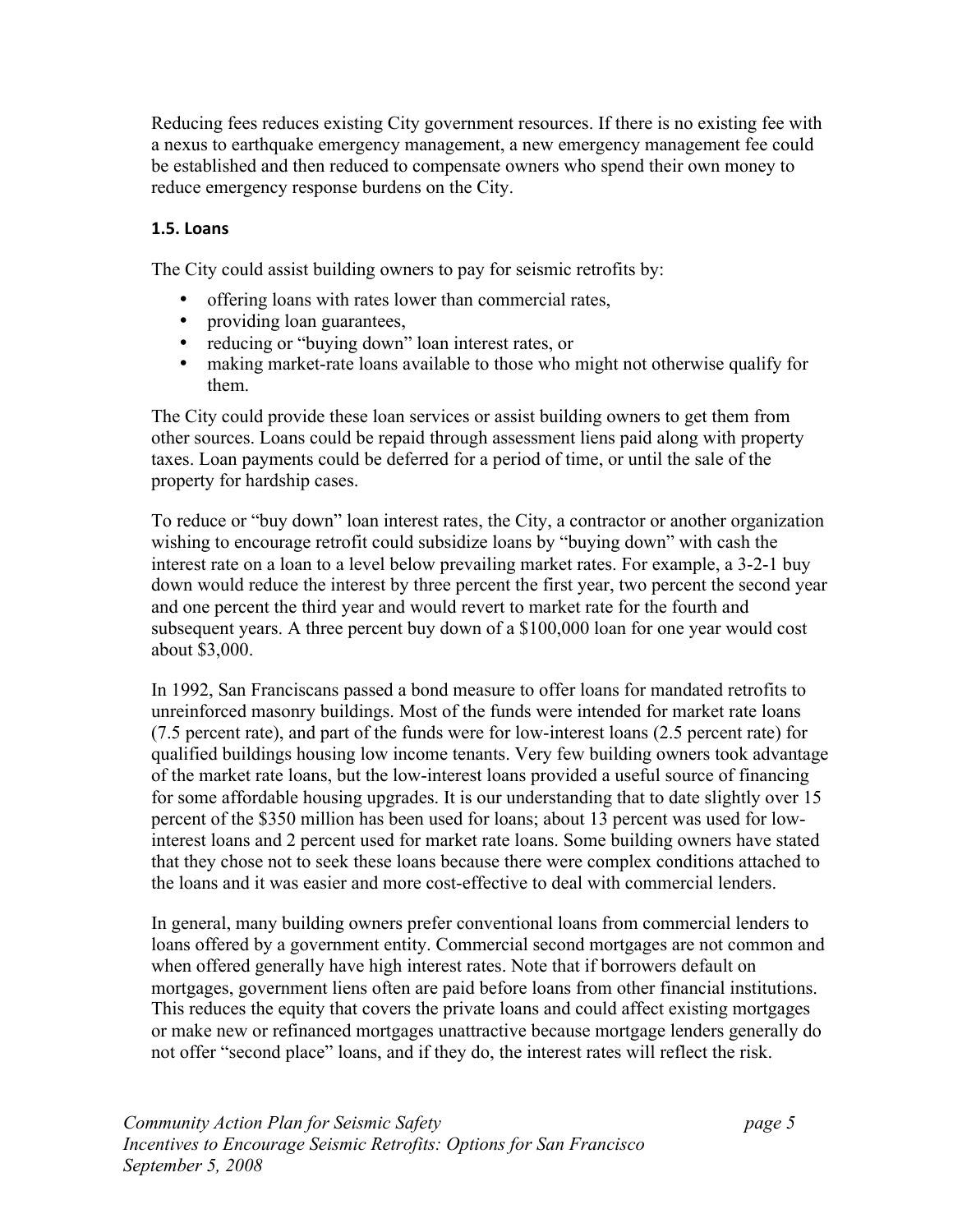The City could fund loan programs for seismic retrofits in a variety of ways, including, but not limited to, those listed below:

- The remaining funds authorized for unreinforced masonry building loans could be repurposed to provide loans to other building types through a ballot measure.
- The City could raise funds for loans to property owners by creating a special city-wide tax district that collects funds from the property owners who voluntarily opt-in to use it as a financing mechanism for seismic safety upgrades. Those that opt-in would pay for the cost of their own loan plus fees necessary to administer the program. Payment could be via property tax assessment over a set period.
- CDBG funds could be used for retrofit loans on homes owned by persons with low or moderate incomes.
- City funds or bond proceeds could be used to fund a retrofit loan loss guarantee fund or purchase insurance on retrofit loans to reduce risk of default and the interest rate. A City department could create a revolving fund for this purpose. Guidance from the City Attorney would be needed to do this.
- Financing for seismic retrofits might be available to eligible non-profit organizations through programs including the Association of Bay Area Governments (ABAG) Authority for Non-Profit Corporations.

#### **1.6.
Permit
Fee
Waivers**

The City could waive or reduce fees charged for building permits, plan checking, planning review and/or variance applications. Currently, an ordinance to provide this incentive for voluntary retrofits is being reviewed by the Board of Supervisors.

# **1.7.
Pass
Through
of
Retrofit
Costs
to
Tenants**

Building owners who seismically retrofit their buildings could be allowed to pass through the costs of these retrofits to renters in rent-controlled units.

For the City's unreinforced masonry building program, building owners were allowed to pass through 100 percent of seismic retrofit costs to rent-controlled tenants over a 15 year period, with a maximum increase of 10 percent of the base rent in any one year. This was coupled with a daily stipend for temporary relocation and other protections for tenants. Some, but not all, building owners took advantage of this benefit. Presumably, many buildings had turnover in their tenants, allowing them to rent units at market rate and negating the need to seek pass-throughs for retrofit expenses.

In 2002, the City passed a law allowing 100 percent pass-through of any code mandated seismic or energy upgrades. When this work is voluntary, however, only 50 percent of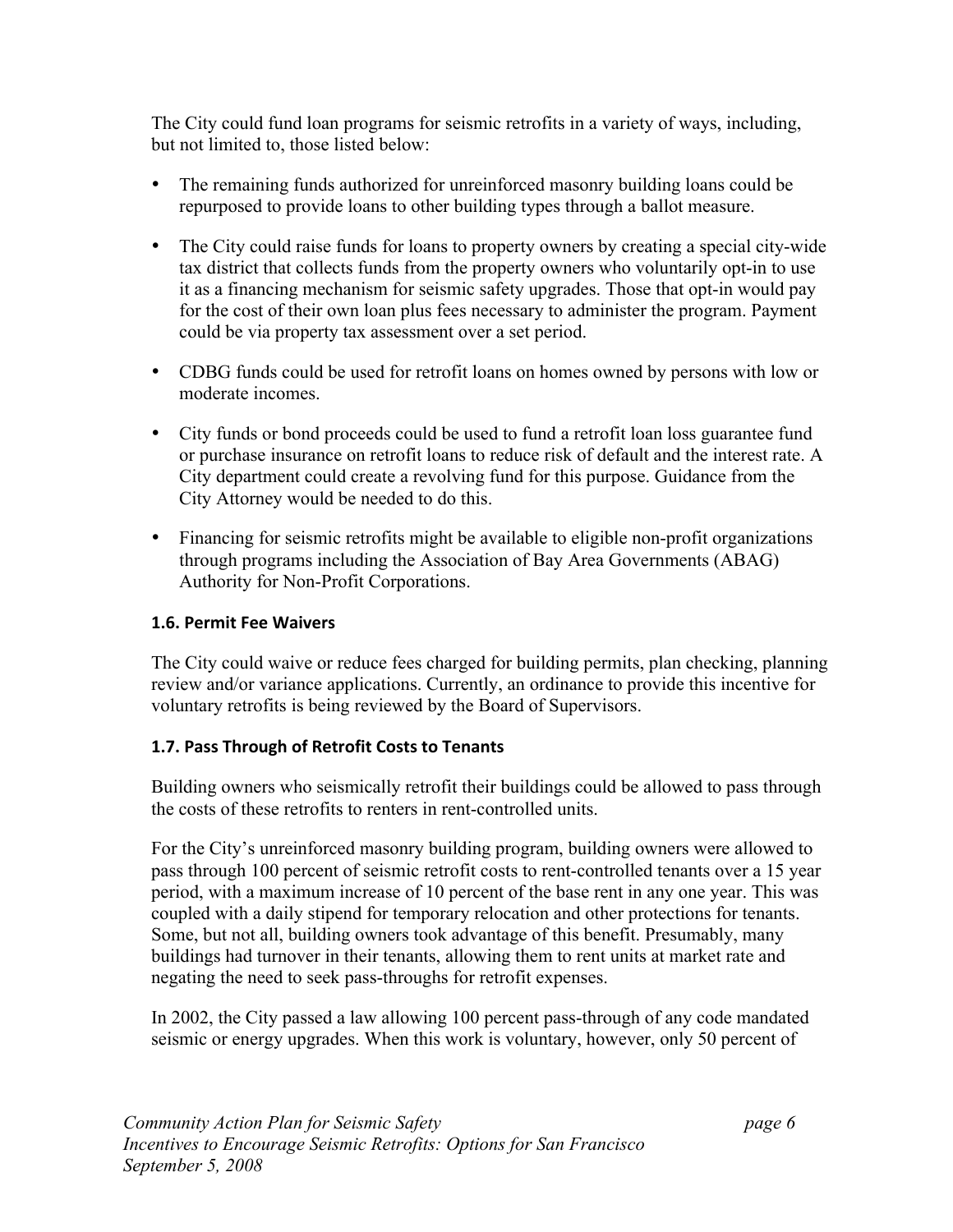costs can be passed through to tenants. The City could alter this to allow 100 percent of expenses for voluntary seismic retrofits to be passed through.

#### **1.8.
Tax
Reductions
for
Historic
Properties**

There are two existing incentive programs that could be used to reduce taxes for historic properties that conduct seismic upgrades: the state Mills Act and the creation of a federal historic district.

The Mills Act (California Government Code, Article 12, Sections 50280 - 50290, California Revenue and Taxation Code, Article 1.9, Sections 439 - 439.4) gives local governments the authority to enter into contracts with owners who restore and maintain historic properties. In exchange, the property owners could get significant property tax savings.

Creating a National Register Historic District could provide a federal income tax credit for qualifying work on contributing historic properties within the district.

The City of St. Helena used both of these tools to assist owners of unreinforced masonry buildings to seismically retrofit. Creating a federal historic district was a successful incentive, giving owners a twenty percent federal tax credit. Many building owners found the Mills Act less appealing because of its cumbersome process.

#### 1.9. Insurance Incentives

Most, but not all, earthquake insurance for single-family homes and renters in California is offered through the California Earthquake Authority (CEA), a publicly managed, largely privately funded organization. CEA policies are offered through participating private insurance companies. The CEA was started in 1996 after the southern California Northridge earthquake, which caused major losses to insurance companies and restricted their willingness to offer earthquake policies. CEA policies reflect the risk of earthquake damage and have higher premiums, higher deductible limits, and more limited content and living expenses coverage than policies prior to Northridge. Private insurance companies offer earthquake insurance on commercial properties such as multi unit residential properties.

The ability of property insurers to offer incentives is limited by market competition, federal tax law, state regulation and the nature of insurance working best when covering large numbers of predictable losses and dispersed over time and location. Risks that are infrequent, unpredictable and concentrated in time and space by a single event are hard to cover by actuarially based reserves.

Currently, the California Earthquake Authority (CEA) offers a five-percent rate credit to those who retrofit their homes. This discount is offered to wood-frame construction dwellings built before 1979 if the frame is tied to the foundation, has cripple walls braced with plywood or its equivalent, and the water heater is secured to the building frame. The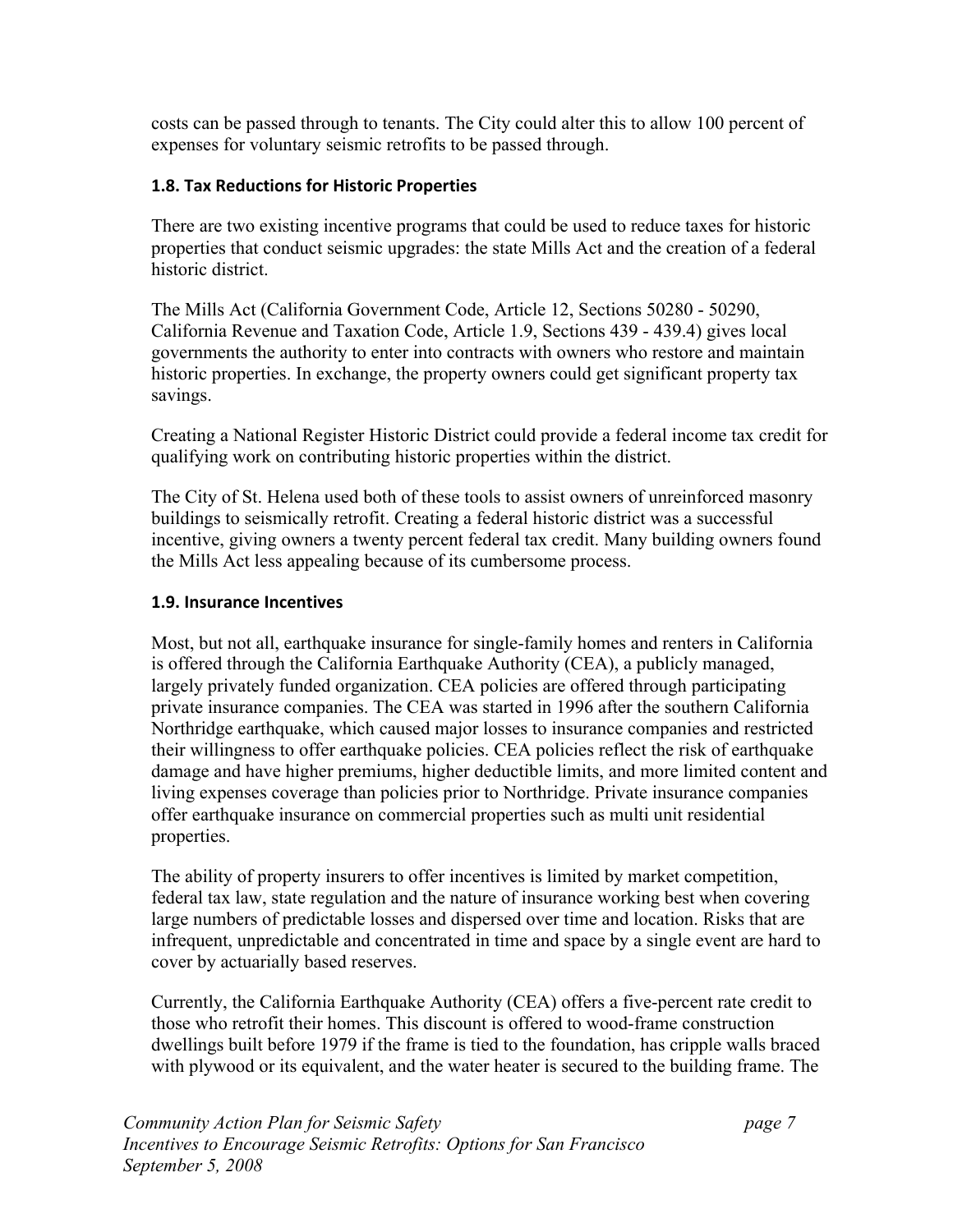retrofit discount is not available for houses built on concrete-slab foundations, and insurance is not offered by the CEA for multi unit residential housing.

Other possible incentives associated with earthquake insurance are possible but not currently available. These include further discounts on premiums for homeowners who have retrofitted, lower deductibles and coinsurance percentages, and increased availability of coverage.

Action by the CEA, non-participating insurance companies, and the Insurance Commissioner would be needed to enact these incentives. Insurance premiums are regulated by the Department of Insurance to assure rates charged are fair, actuarially justified and that reserves are sufficient to pay losses. Because insurance companies compete for market share, they could use retrofit-based reduced premiums to attract more policies. However, this is a double-edged sword: Increased customers result in increased exposure to losses concentrated in the area affected by earthquakes.

Insurance agents could be enlisted in efforts to explain the risk of earthquake damage to residential and commercial policyholders. Property insurance policies exclude damage due to earthquake shaking, but they do cover fire losses. Because of the direct link between earthquake and fire in San Francisco, there might be an incentive to insurance companies to encourage retrofitting measures that also reduce the risk of fires following earthquakes.

Insurance companies that provide owners with liability coverage should have an interest in retrofitting. See incentive 4.5.

#### **1.10.
FEMA
grants**

Grants from FEMA are not an incentive per se, but because they could be used in a variety of ways to help fund incentive programs, we briefly mention them here.

FEMA offers a variety of grants to state and local agencies to reduce the risk from hazards. Hazard Mitigation Grants (Section 404 of the federal Stafford Act) provides matching grants from a fund established from a percentage of post disaster repair grants (Section 406 of the federal Stafford Act). The amount available under Section 404 depends on the magnitude of Section 406 grants to the state following disasters declared by the President and the percentages established at the time. These grants could be used in communities not affected by the declared disaster (i.e., San Francisco could apply for grant funds after an earthquake in Los Angeles).

FEMA also provides grants from the Pre Disaster Mitigation Program to state and local governments. The amount appropriated by Congress varies each fiscal year. San Francisco could apply for grants to fund some of the cost of administering mitigation programs and providing incentives.

#### **1.11.
Federal,
State
or
Private
Sector
Incentives**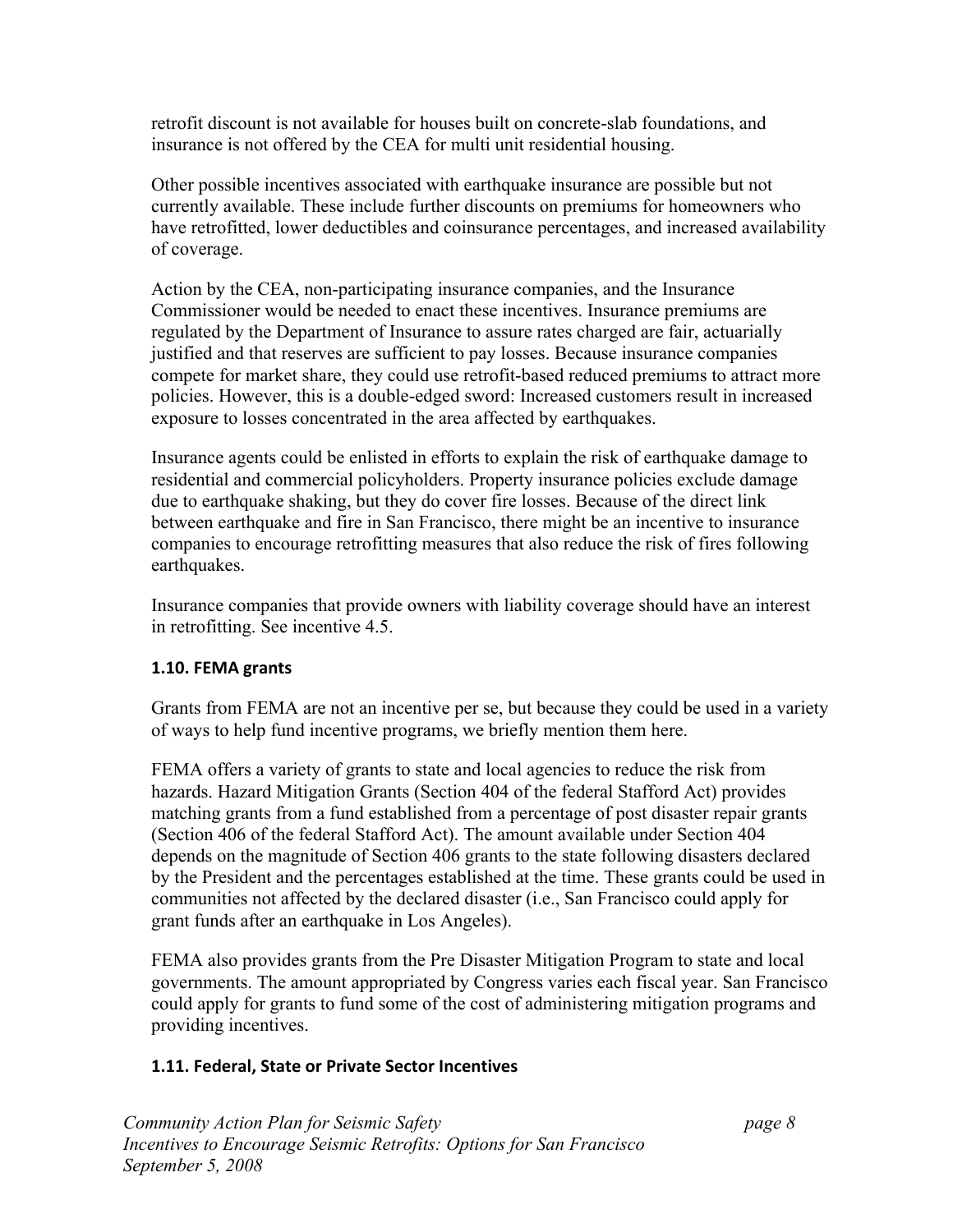There are a number of frequently mentioned potential financial incentives that would require action by federal or state level government or private sector institutions. It is not within the power of the City to offer these incentives. We mention them here for completeness.

These include:

- Preferable mortgage rates for earthquake resistant structures, provided by lending institutions such as Fannie Mae or private banks;
- Income tax credits and/or homeowner deductions for the costs of seismic retrofits, or accelerated depreciation rates for retrofit improvements. The value of deductions varies with taxpayer's adjusted gross income while tax credits provide a specific tax reduction to all taxpayers;
- Removal of financial disincentives for retrofitting, by removing programs that subsidize post-disaster losses through casualty tax deductions of disaster losses, and disaster assistance that subsidizes losses of owners who chose not to retrofit. This policy could have unintended implications on recovery and be perceived as callous; and
- Companies that provide building materials could offer a discount or rebate on materials used for retrofitting deficient properties. There would have to be compensating factors such as increased volume or market share due to favorable publicity.

# **2. Policy Incentives**

There are many incentives that are not directly financial that could be powerful motivators to encourage seismic retrofit, such as allowing owners to make changes to a building that they would not otherwise be allowed to make if they seismically upgrade their building. For example, Palo Alto granted density bonuses and waived parking set aside fees to encourage seismic strengthening. All of these policy incentives have "costs", social if not financial, because there are politically sound reasons for each aspect of how changes in buildings are currently regulated. Many of the ideas mentioned below might not be acceptable in San Francisco. However, city leaders might decide that seismic safety and preservation of affordable housing and neighborhood character after an earthquake are community priorities that outweigh some other needs.

# **2.1.
Exemptions
for
Nonconforming
Conditions**

Many older buildings have nonconforming conditions that do not meet current code requirements, such as construction directly on the lot line, inadequate setbacks, or inadequate parking. If upgrade projects trigger changes to nonconforming conditions, such as when buildings are altered or enlarged, the City could offer some exemptions to these requirements if owners seismically retrofit.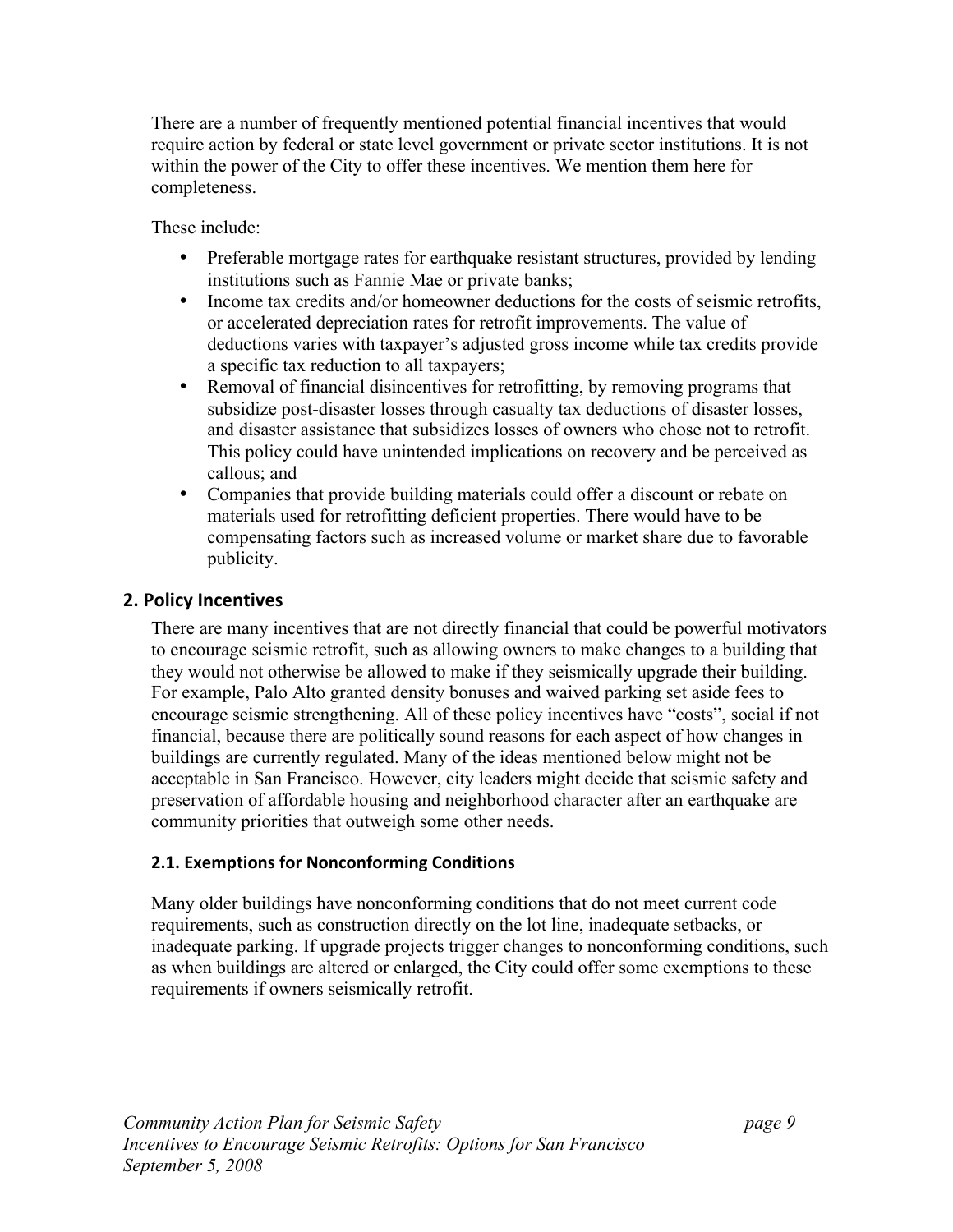#### **2.2.
Non‐Permitted
Work**

Many buildings in San Francisco have made additions or alterations without permits and might avoid seeking permits for seismic retrofit to avoid detection and the associated cost to remove the improvement or have it regularized. The City could establish a program to facilitate approvals, except for illegal developments that are unsafe.

# **2.3.
Zoning
Incentives**

City land use policies and zoning ordinances could provide important value in return for retrofitting. The City could exempt homes that retrofit from selected zoning restrictions, such as allowing concessions regarding encroachment into set backs, increased floor/area ratios, height limits, density bonuses, and on site parking requirements. These concessions would be more powerful if owners, who elect not to use them, could sell them to others, or transfer them to another location within the City (Transfer of Development Rights).

Palo Alto modified its zoning laws to encourage owners of unreinforced masonry buildings to retrofit. The zoning laws were modified to permit expansion of the floor area of downtown buildings included in the program if the owner performed seismic upgrades. These buildings were also exempted from on-site parking requirements and fees for offsite parking.

# **2.4.
Condominium
Conversion**

Converting multi unit residential properties to condominiums (or tenant in common) buildings is a lengthy, complex process generally intended to limit the number of conversions. This process, which is driven by the difference in market value between rental and individually-owned units, could be used to trigger mandatory seismic retrofit, or could be eased as an incentive to those who retrofit voluntarily.

# **2.5.
Exempt
or
Defer
Triggered
Work**

Owners that choose to voluntarily seismically retrofit their buildings might trigger other required work, such as:

- Americans with Disabilities Act upgrades,
- Fire resistance upgrades and sprinklers,
- Title 24 energy analysis and upgrades, or
- Neighborhood notification.

The City could exempt owners from some triggered requirements. Note that owners cannot be exempted from triggered ADA upgrades, which can be costly. This is a federal requirement and the courts have determined that seismic strengthening projects should not be exempted from this requirement.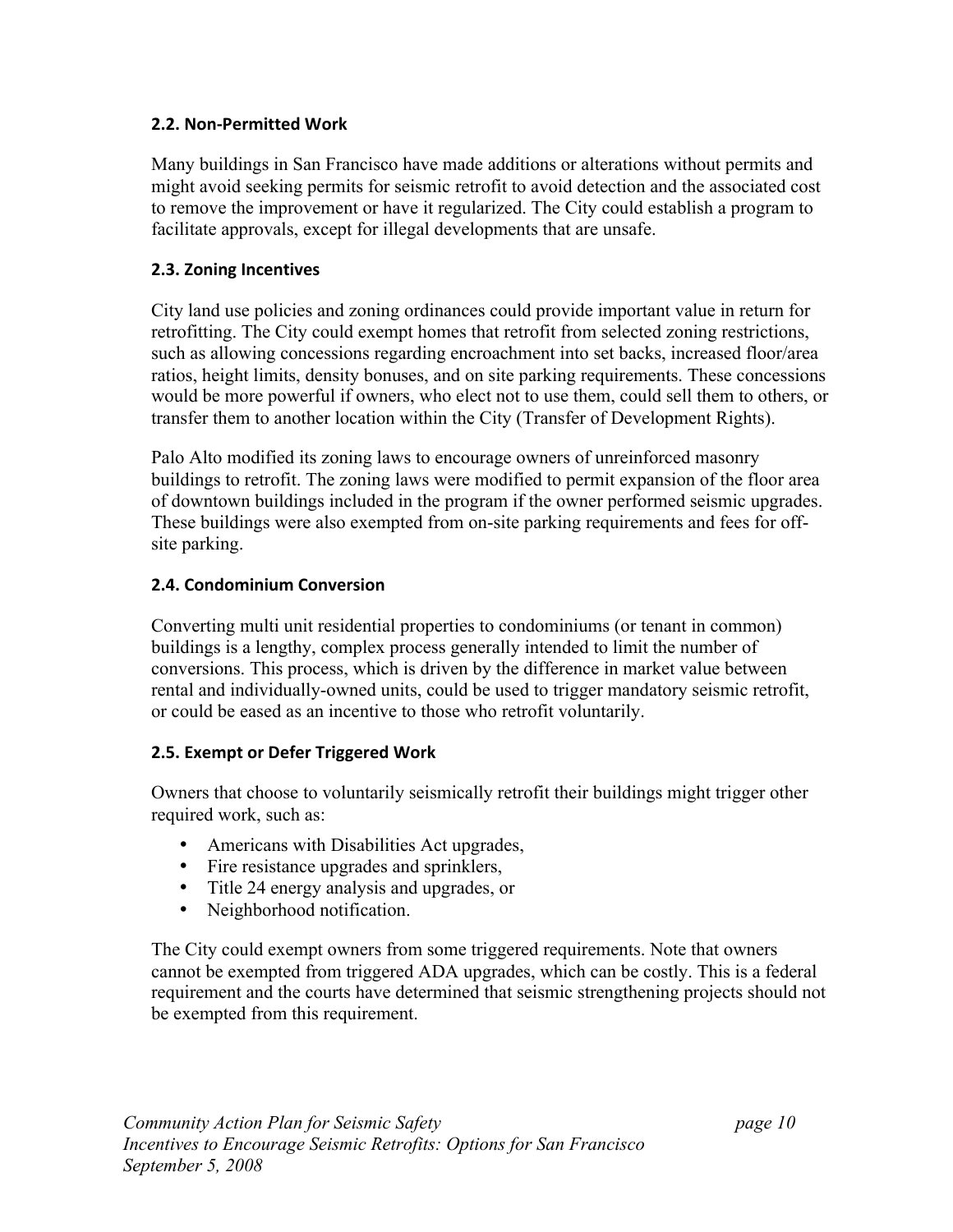#### **2.6.
Expedite
Permits
and
Reviews**

The City could provide over the counter permits without delay whenever possible. All permit reviews for seismic retrofits could be expedited. Planning Department review for most projects with seismic retrofits could be bypassed.

# **2.7.
Discretionary
Zoning
Permits**

The City could pass an ordinance linking discretionary zoning permits for building occupancy to seismic upgrades if a building is designated potentially hazardous.

#### **2.8.
Rebuilding
Restrictions**

Currently, a rent-controlled apartment building that is demolished after an earthquake could be replaced by a building having a greater return on investment than apartments. This potential could be viewed as a disincentive to seismically upgrade the city's worst buildings. Post-earthquake rebuilding policies could be changed to restrict this.

#### **2.9.
Transfer
of
Development
Rights
(TDR)**

The City could allow owners to transfer unused development rights to another site. This incentive might be especially valuable for owners of historic properties. The value of the development rights to be transferred should be comparable to the cost of a seismic retrofit.

# **3. Technical
Assistance Incentives**

Many, maybe most, owners have never hired an engineer, sought permits or engaged a contractor and find the process daunting. Technical assistance incentives help building owners navigate the complex engineering issues associated with building retrofits. Cityoffered technical review and advice would improve the chances that building owners would carryout effective retrofit projects.

#### **3.1.
Training
Construction
Professionals**

The City could provide training to engineers and contractors in all stages of the retrofit process: building evaluation, retrofit design, and construction. A list with the names of those who complete the training successfully would be made available to building owners. However, training would not guarantee that those on the list are properly licensed and insured, or engage in good business practices.

Training could be provided free (FEMA grants could cover the cost), at a subsidized cost, or at-cost to prospective inspectors, civil engineers, architects, contractors and owners interested in developing a retrofit specialty. Training could be offered through existing organizations and training programs. A program name and logo could be copyrighted and trained individuals allowed to use it in advertising and business documents. The City's awareness literature could promote use of trained individuals.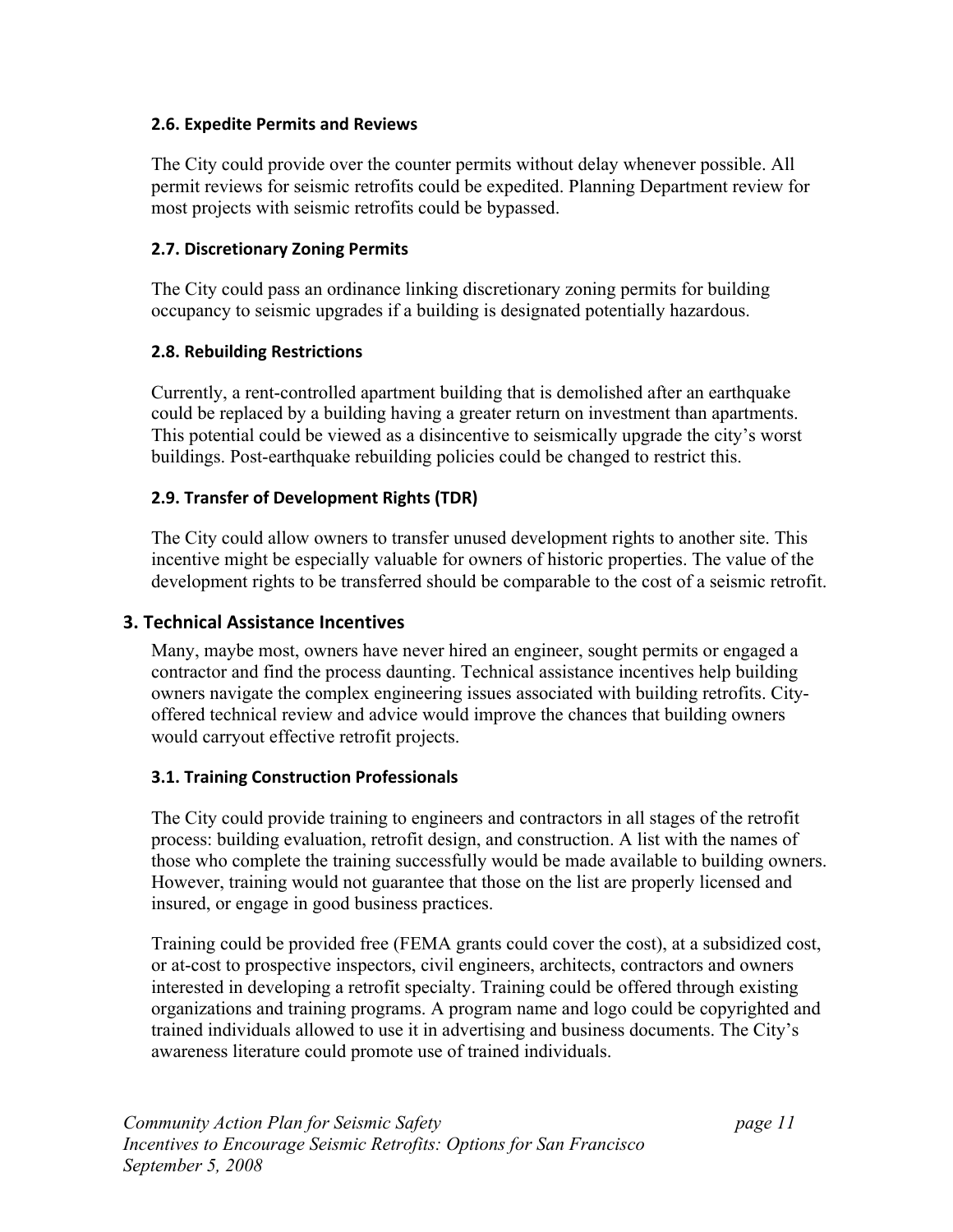The City of Berkeley provided training for civil engineers in preparation for its soft story building program, and ABAG has provided training to contractors for retrofitting cripple walls.

# **3.2.
Information
for
Building
Owners**

The City could provide publications or other materials about how to work with engineers and contractors for evaluations, design and contracting. These could include information that will help them ask relevant questions and evaluate proposed costs and activities.

# **3.3.
Standard
Plan
Sets**

The City could provide standard details and drawings to simplify and expedite approval of retrofit work. Buildings that are retrofitted according to the standard plan could receive expedited permit review and bypass engineering analysis. It might not be wise to eliminate engineering judgment on many buildings and standardized solutions might not be possible for many buildings because of unique features.

Standard plan sets and details work best for single-family homes in standard configurations. They are probably not feasible for larger, complex, multi-family buildings. Standard plan sets exist for some configurations of single family homes common in the east bay, developed by the California Building Officials, but these are not applicable to typical San Francisco homes.

# **3.4.
Independent
Advice
and
Evaluations**

Technical advice could be provided through intermediaries with no financial interest in the outcome. The Department of Building Inspection could inspect properties before approving construction drawings and critique plans. Partner organizations—private nonprofits and professional associations—could provide technical advice through the auspices of the Department of Building Inspection. This type of program could be funded by a FEMA grant.

# **3.5.
Assistance
Navigating
City
Program**

Owners of multi unit buildings have a variety of characteristics. Some live in their buildings, some live out of state; some have cash available, others might have all of their assets in the property with little monthly income. Many owners have never hired an engineer or architect for a major project and have never engaged a contractor. The process of retrofitting would be daunting for many. The City could provide assistance on project financing and how to secure incentives. An ombudsman could be designated for all retrofit activities, guiding building owners though requirements, incentives, and financing options.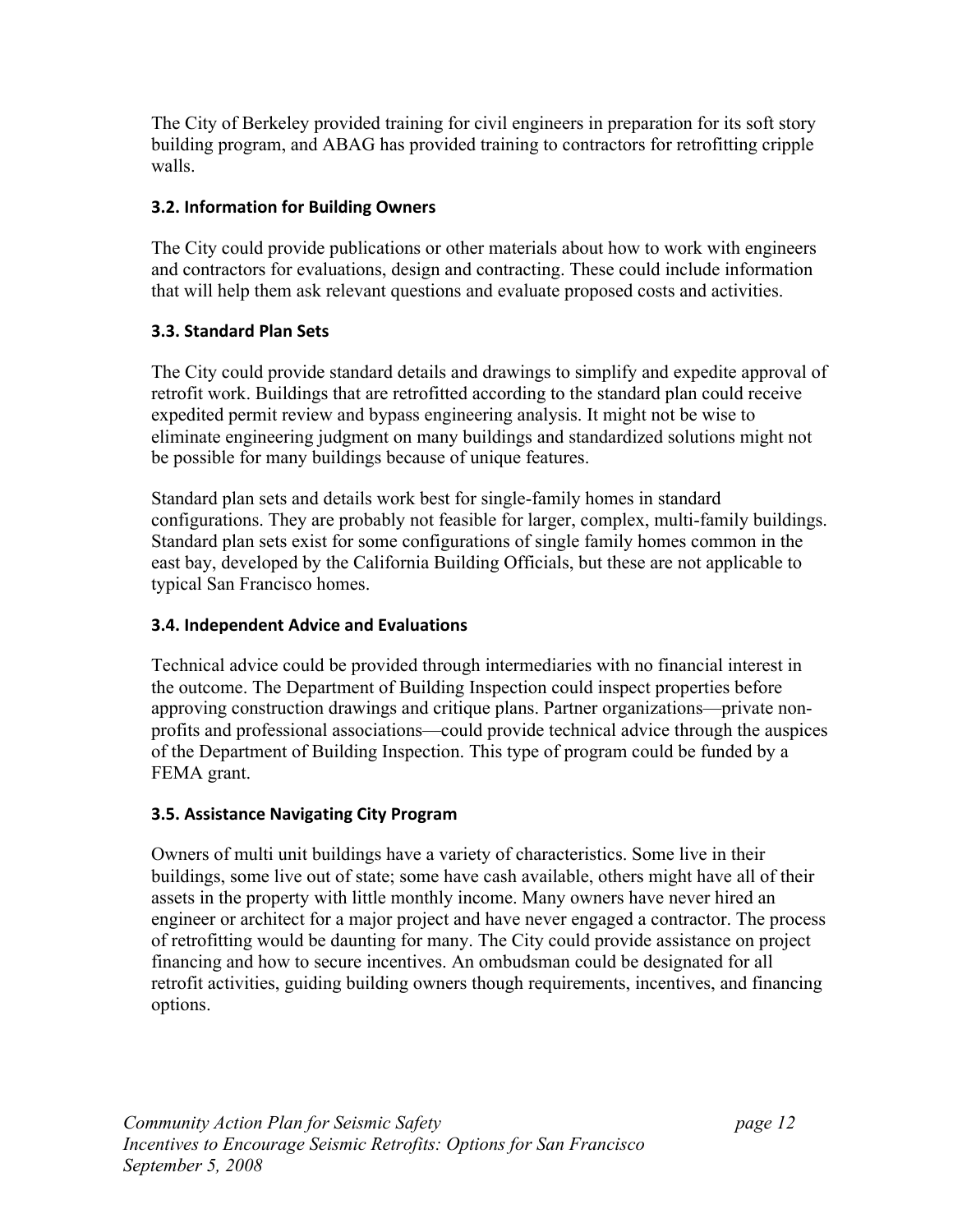#### **3.6.
Tool
Lending
Library**

The city could lend tools to building owners so they could do some retrofit work without purchasing or renting specialized tools. This could be a significant incentive to handy owners of small buildings or single-family homes, but of little importance when a contractor is needed to do specialized and difficult work.

# **3.7.
Building
Owner
Training
Programs**

Building owners could be trained in:

- the City's retrofit program;
- the types of damage expected when buildings are retrofitted to different standards (performance objectives);
- how to select engineers to evaluate buildings and design retrofits and contractors to conduct the work; and,
- how to do simple retrofit work themselves.

This could be integrated into an ongoing community-training program, such as the Fire Department's Community Emergency Response Team programs.

# **4. Information Incentives**

Many building owners and users do not know how their buildings will perform in an earthquake. Being better informed about risk can allow people to make informed choices about the level of risk they are willing to accept. Information can drive market-based decisions about seismic retrofitting. Owners choose to strengthen their buildings to protect their investments; tenants choose to occupy safer buildings; and retrofitted building should be more valuable when sold.

#### **4.1.
Real
Estate
Transfer
Disclosures**

Existing state real estate disclosure laws require building owners to disclose any known seismic deficiencies when a building is sold. Sellers are not required to evaluate the vulnerability of their building or to strengthen any known weaknesses.

The effectiveness of disclosure is compromised when owners often check the "do not know" option rather than speculating on deficiencies. Real estate earthquake vulnerability disclosure requirements could be amended to require an engineering evaluation of a building when sold. Existing state statute would need to be amended to require this.

Possibly the City could note information about a building's seismic status as part of its tax assessor/official record. This could include a "certificate of retrofit" or documentation of whether the building is on a list of potentially vulnerable buildings.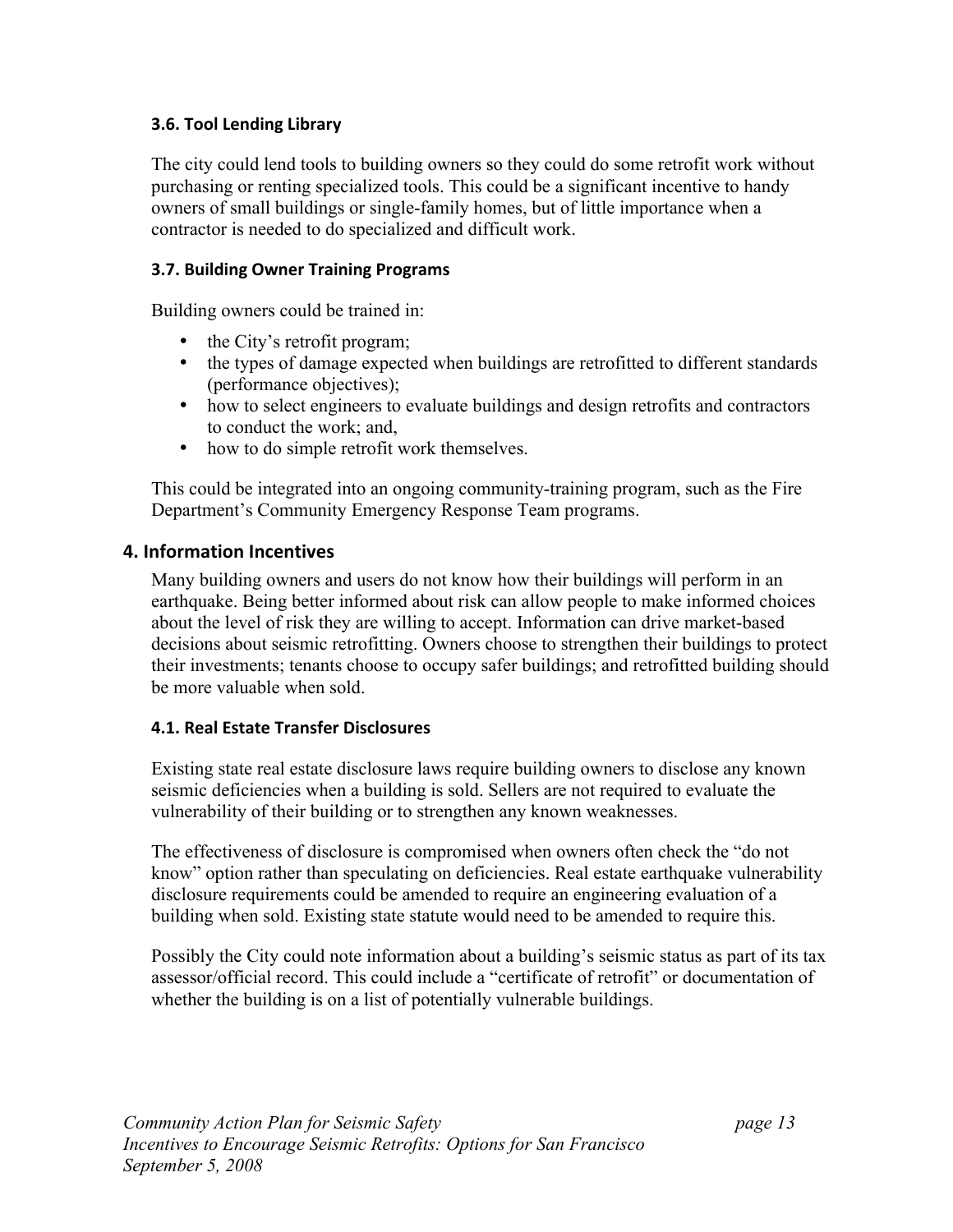# **4.2.
Tenant
Notification**

Building owners can be mandated to notify tenants if their buildings are deemed to be potentially hazardous in earthquakes.

The City would need to identify hazardous or potentially hazardous buildings before such a program could occur. For some types of hazardous buildings (e.g., URMs) this is a relatively straightforward process. For others (e.g., older concrete buildings) this is challenging and could identify many buildings as potentially hazardous that actually pose little risk.

# **4.3.
Building
Ratings**

Proposals to evaluate and rate the earthquake performance of buildings are discussed frequently. The objective would be to create an evaluation system that would be meaningful and that would be replicated closely by a variety of inspectors or engineers. The ratings would reflect the risk of earthquake loss and the objective would be to influence market value, insurance premiums, and lending rates. Meaningful and replicatable analysis methods are not yet available.

# **4.4.
Placards**

Owners of unreinforced masonry buildings are required to post signs warning occupants of the building's earthquake vulnerability. The objective is to give those who enter a chance to make an informed decision, and to warn those who might rent or purchase the building of its condition. These signs tend to not discourage persons from entering for limited periods, but might have an impact on market or rental values. Owners of buildings found to have a weak first story could be required to post a notice and then be allowed to remove it upon completion of retrofit work.

# **4.5.
Standard
of
Care**

Owners have a responsibility to maintain their properties in a safe condition. Following earthquakes, those who are harmed might believe the owner is responsible for damages. Although we know of no case law on this matter, if a claim goes to court, the test will be determined by the standard-of-care, that is whether the owner took reasonable steps appropriate to the location and time to provide an appropriately safe building. By establishing criteria for identifying vulnerable buildings, clear retrofit standards and compliance deadlines, the City could affect how the standard-of-care would be interpreted and applied. Those who comply are more likely to be found as having acted reasonably than those who have not. Clarifying liability in this fashion might encourage those who are concerned about liability and might encourage liability insurers to exert pressure on owners to retrofit.

# *References:*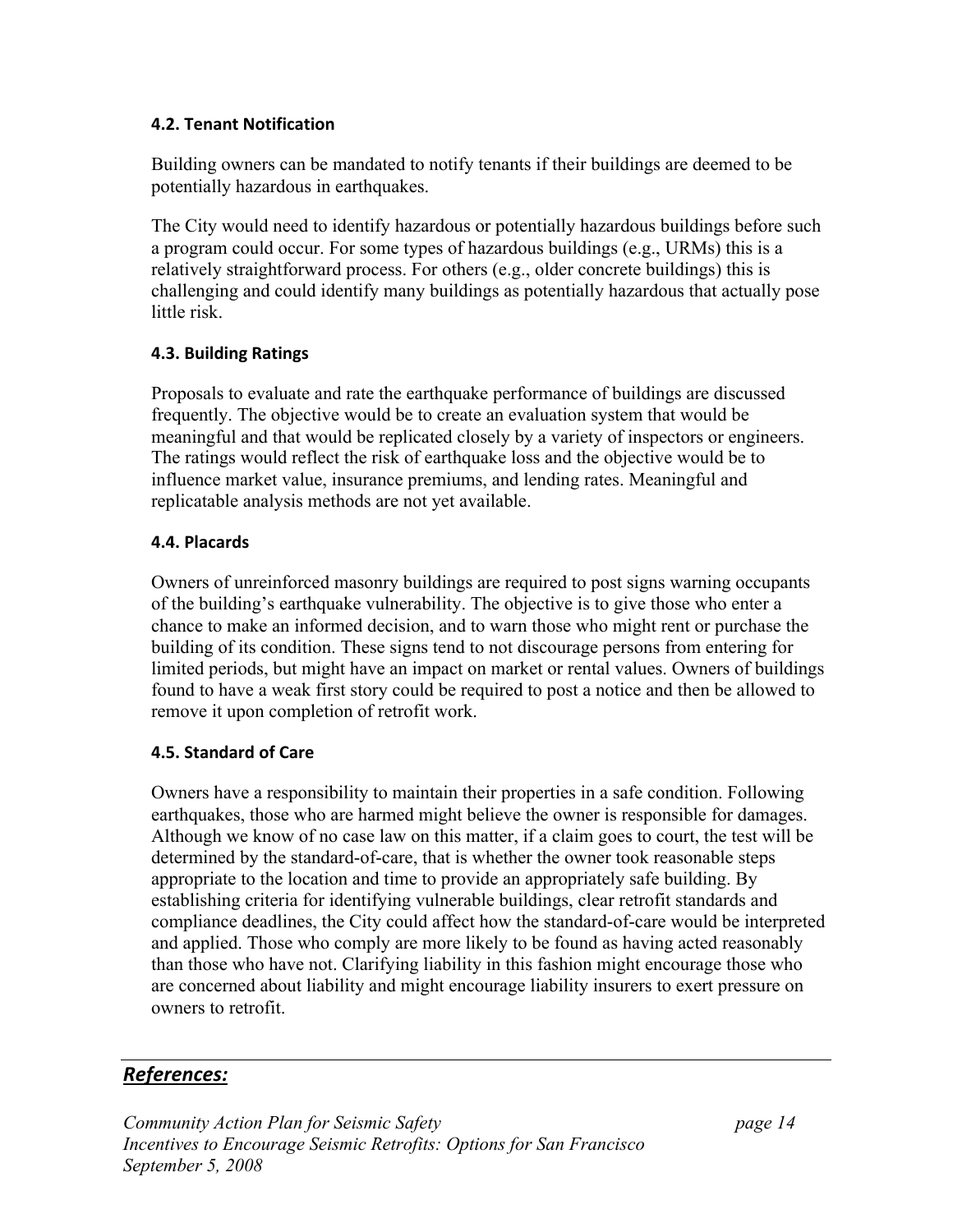California Seismic Safety Commission, Incentive to Improve California's Earthquake Safety: An "Agenda in Waiting", June 1999, SSC 99-02

Earthquake Engineering Research Institute, Incentives and Impediments to Improving the Seismic Performance of Buildings, June 1998, SR 98-1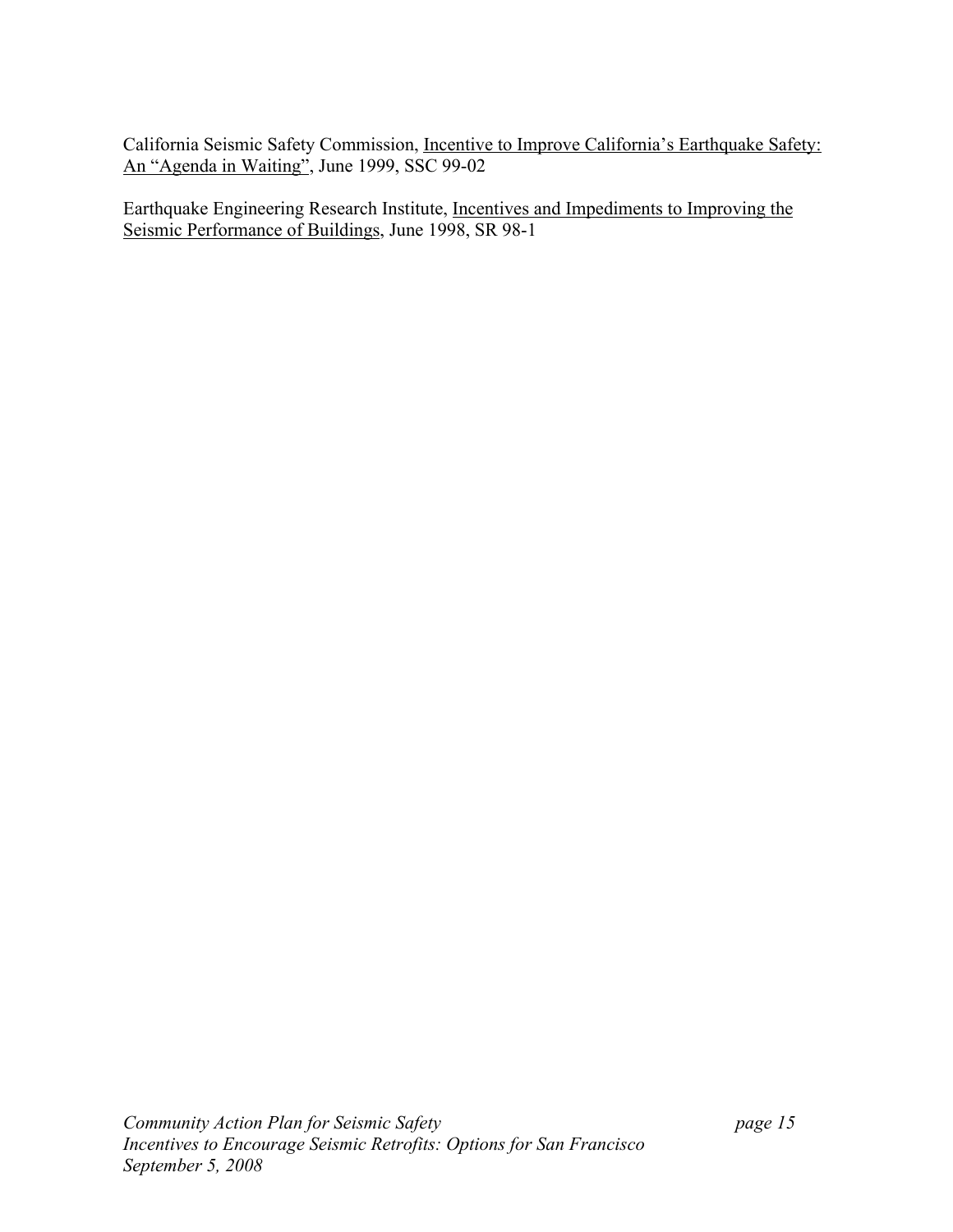# *Appendix I: Article XVI, Section 6 California Constitution*

#### (Prohibits gift of public funds)

SEC. 6. The Legislature shall have no power to give or to lend, or to authorize the giving or lending, of the credit of the State, or of any county, city and county, city, township or other political corporation or subdivision of the State now existing, or that may be hereafter established, in aid of or to any person, association, or corporation, whether municipal or otherwise, or to pledge the credit thereof, in any manner whatever, for the payment of the liabilities of any individual, association, municipal or other corporation whatever; nor shall it have power to make any gift or authorize the making of any gift, of any public money or thing of value to any individual, municipal or other corporation whatever; provided, that nothing in this section shall prevent the Legislature granting aid pursuant to Section 3 of Article XVI; and it shall not have power to authorize the State, or any political subdivision thereof, to subscribe for stock, or to become a stockholder in any corporation whatever; provided, further, that irrigation districts for the purpose of acquiring the control of any entire international water system necessary for its use and purposes, a part of which is situated in the United States, and a part thereof in a foreign country, may in the manner authorized by law, acquire the stock of any foreign corporation which is the owner of, or which holds the title to the part of such system situated in a foreign country; provided, further, that irrigation districts for the purpose of acquiring water and water rights and other property necessary for their uses and purposes, may acquire and hold the stock of corporations, domestic or foreign, owning waters, water rights, canals, waterworks, franchises or concessions subject to the same obligations and liabilities as are imposed by law upon all other stockholders in such corporation; and

Provided, further, that this section shall not prohibit any county, city and county, city, township, or other political corporation or subdivision of the State from joining with other such agencies in providing for the payment of workers' compensation, unemployment compensation, tort liability, or public liability losses incurred by such agencies, by entry into an insurance pooling arrangement under a joint exercise of powers agreement, or by membership in such publicly-owned nonprofit corporation or other public agency as may be authorized by the Legislature; and

Provided, further, that nothing contained in this Constitution shall prohibit the use of state money or credit, in aiding veterans who served in the military or naval service of the United States during the time of war, in the acquisition of, or payments for, (1) farms or homes, or in projects of land settlement or in the development of such farms or homes or land settlement projects for the benefit of such veterans, or (2) any business, land or any interest therein, buildings, supplies, equipment, machinery, or tools, to be used by the veteran in pursuing a gainful occupation; and

Provided, further, that nothing contained in this Constitution shall prohibit the State, or any county, city and county, city, township, or other political corporation or subdivision of the